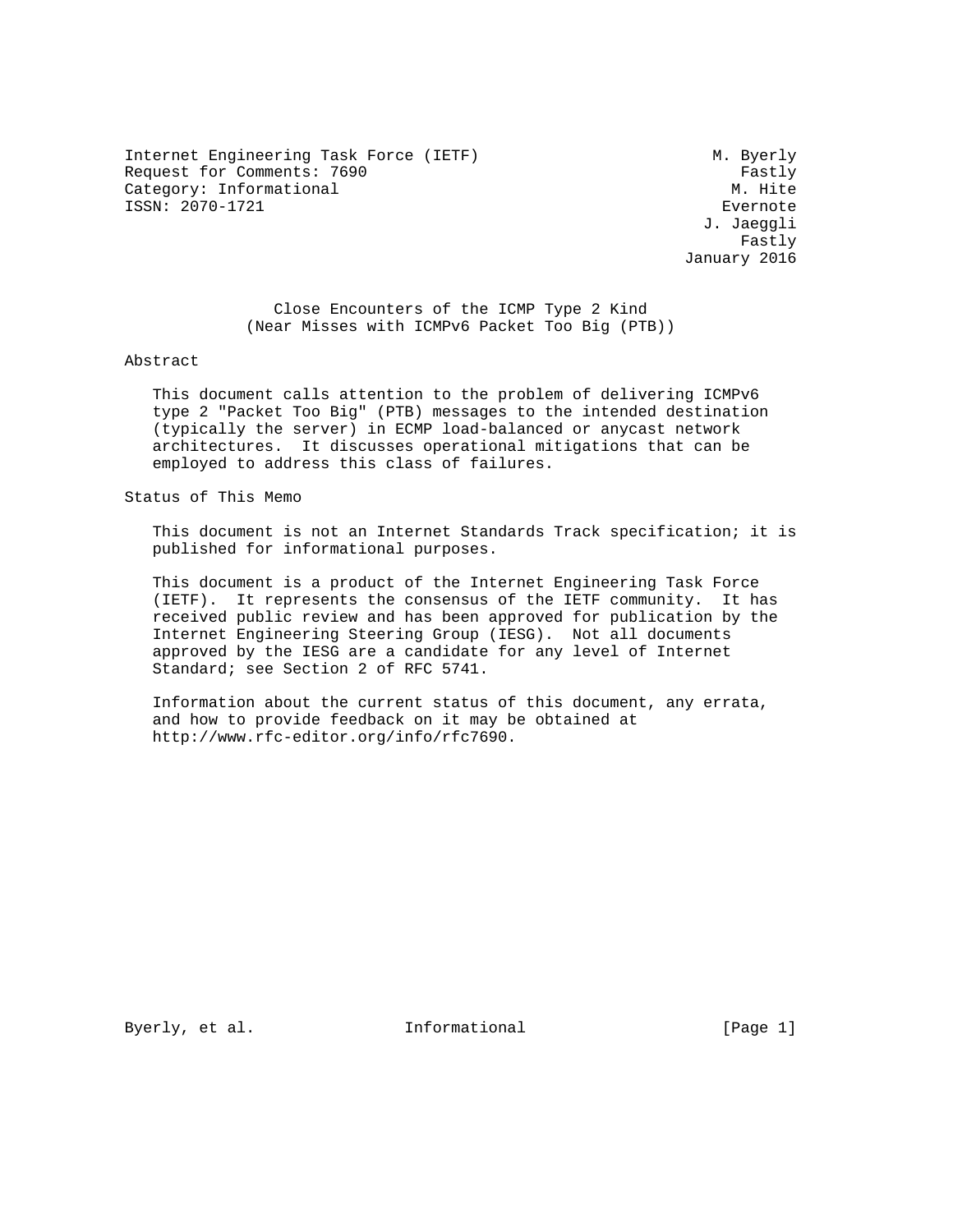#### Copyright Notice

 Copyright (c) 2016 IETF Trust and the persons identified as the document authors. All rights reserved.

 This document is subject to BCP 78 and the IETF Trust's Legal Provisions Relating to IETF Documents (http://trustee.ietf.org/license-info) in effect on the date of publication of this document. Please review these documents carefully, as they describe your rights and restrictions with respect to this document. Code Components extracted from this document must include Simplified BSD License text as described in Section 4.e of the Trust Legal Provisions and are provided without warranty as described in the Simplified BSD License.

Table of Contents

| 2.             |                                   |  |  |  |  |                |
|----------------|-----------------------------------|--|--|--|--|----------------|
|                |                                   |  |  |  |  | $\overline{4}$ |
|                | 3.1. Alternative Mitigations 5    |  |  |  |  |                |
|                |                                   |  |  |  |  |                |
|                | 3.2.1. Alternative Implementation |  |  |  |  | - 6            |
| 4 <sub>1</sub> |                                   |  |  |  |  |                |
|                |                                   |  |  |  |  | - 8            |
| რ —            |                                   |  |  |  |  | - 8            |
|                |                                   |  |  |  |  | - 9            |
|                |                                   |  |  |  |  | - 9            |
|                |                                   |  |  |  |  |                |

### 1. Introduction

 Operators of popular Internet services face complex challenges associated with scaling their infrastructure. One scaling approach is to utilize equal-cost multipath (ECMP) routing to perform stateless distribution of incoming TCP or UDP sessions to multiple servers or to middle boxes such as load balancers. Distribution of traffic in this manner presents a problem when dealing with ICMP signaling. Specifically, an ICMP error is not guaranteed to hash via ECMP to the same destination as its corresponding TCP or UDP session. A case where this is particularly problematic operationally is path MTU discovery (PMTUD) [RFC1981].

Byerly, et al. 1nformational [Page 2]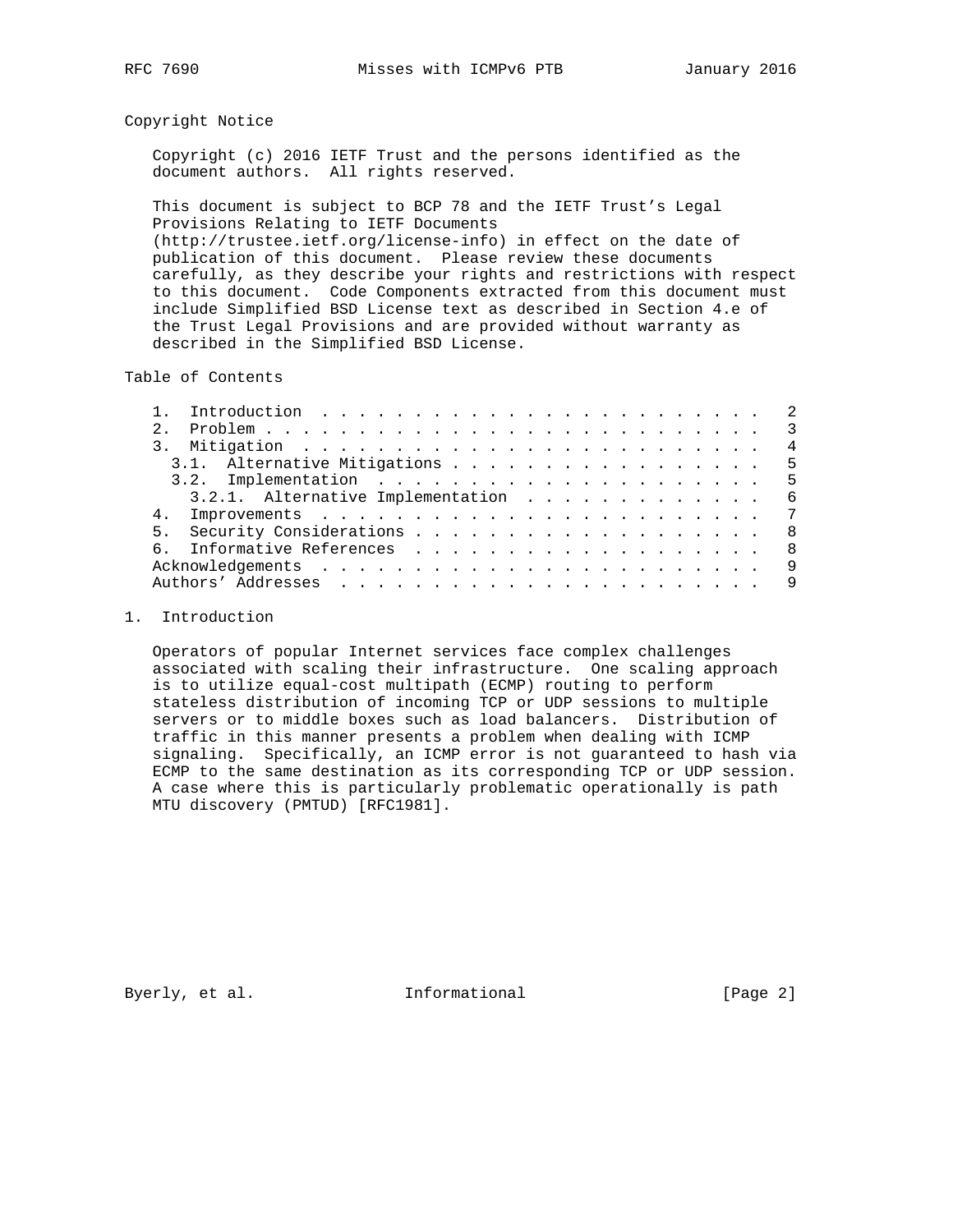# 2. Problem

 A common application for stateless load balancing of TCP or UDP flows is to perform an initial subdivision of flows in front of a stateful load-balancer tier or multiple servers so that the workload becomes divided into manageable fractions of the total number of flows. The flow division is performed using ECMP forwarding and a stateless but sticky algorithm for hashing across the available paths (see [RFC2991] for background on ECMP routing). For the purposes of flow distribution, this next-hop selection is a constrained form of anycast topology, where all anycast destinations are equidistant from the upstream router responsible for making the last next-hop forwarding decision before the flow arrives on the destination device. In this approach, the hash is performed across some set of available protocol headers. Typically, these headers may include all or a subset of (IPv6) Flow-Label, IP-source, IP-destination, protocol, source-port, destination-port, and potentially others such as ingress interface.

 A problem common to this approach of distribution through hashing is impact on path MTU discovery. An ICMPv6 type 2 PTB message generated on an intermediate device for a packet sent from a server that is part of an ECMP load-balanced service to a client will have the load balanced anycast address as the destination and hence will be statelessly load balanced to one of the servers. While the ICMPv6 PTB message contains as much of the packet that could not be forwarded as possible, the payload headers are not considered in the forwarding decision and are ignored. Because the PTB message is not identifiable as part of the original flow by the IP or upper-layer packet headers, the results of the ICMPv6 ECMP hash calculation are unlikely to be hashed to the same next hop as packets matching the TCP or UDP ECMP hash of the flow.

 An example packet flow and topology follow. The packet for which the PTB message was generated was intended for the client.

ptb -> router ecmp -> next hop L4/L7 load balancer -> destination

 router --> load balancer 1 ---> \\--> load balancer 2 ---> load-balanced service \--> load balancer N --->

Figure 1

Byerly, et al. 1nformational [Page 3]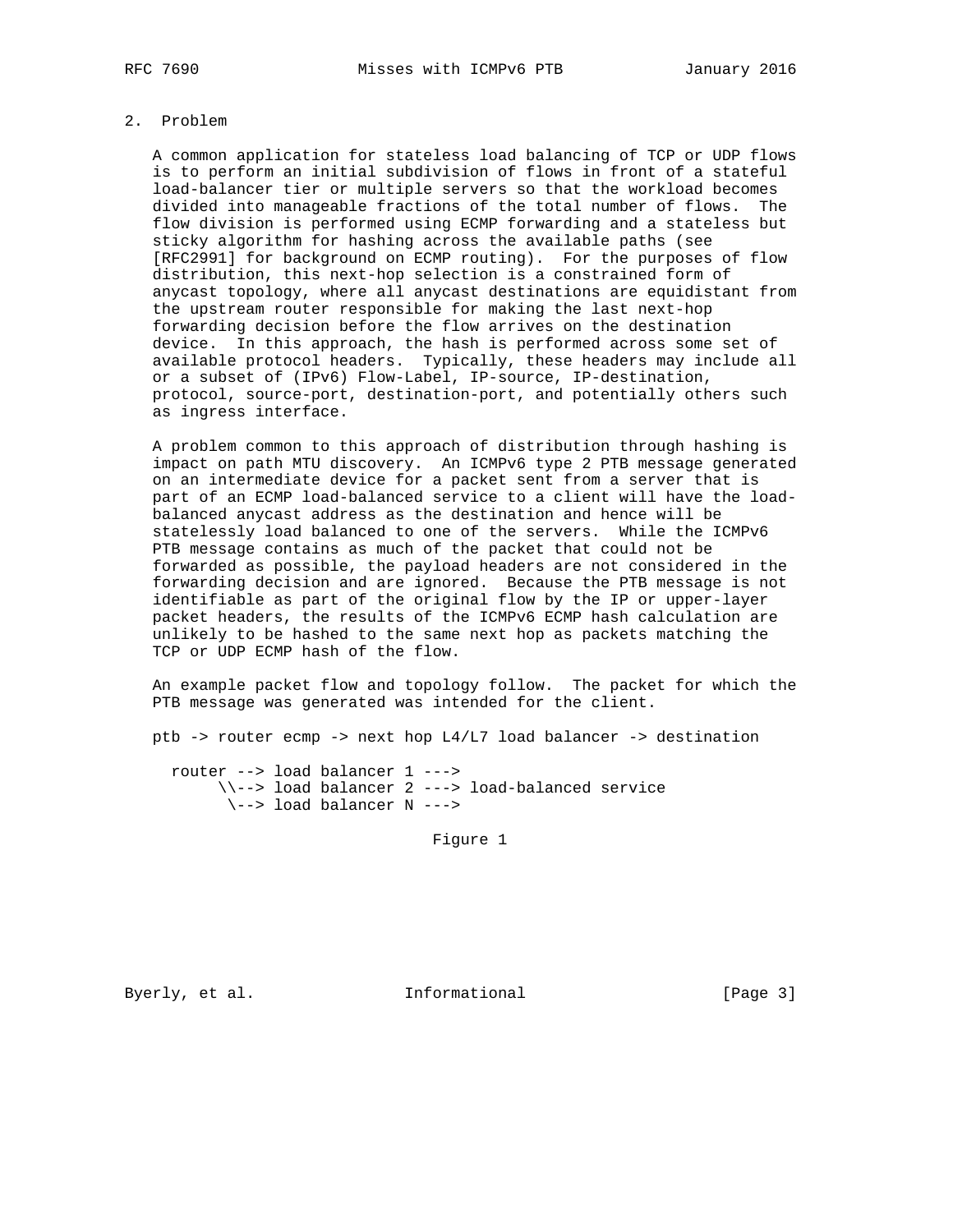The router ECMP decision is used because it is part of the forwarding architecture, can be performed at line rate, and does not depend on shared state or coordination across a distributed forwarding system that may include multiple linecards or routers. The ECMP routing decision is deterministic with respect to packets having the same computed hash.

 A typical case in which ICMPv6 PTB messages are received at the load balancer is where the path MTU from the client to the load balancer is limited by a tunnel of which the client itself is not aware.

 Direct experience says that the frequency of PTB messages is small compared to total flows. One possible conclusion is that tunneled IPv6 deployments that cannot carry 1500 MTU packets are relatively rare. Techniques employed by clients (e.g., Happy Eyeballs [RFC6555]) may actually contribute some amelioration to the IPv6 client experience by preferring IPv4 in cases that might be identified as failures. Still, the expectation of operators is that PMTUD should work and that unnecessary breakage of client traffic should be avoided.

 A final observation regarding server tuning is that it is not always possible, even if it is potentially desirable to be able to independently set the TCP MSS (Maximum Segment Size) for different address families on some end systems. On Linux platforms, advmss (advertised mss) may be set on a per-route basis for selected destinations in cases where discrimination by route is possible.

 The problem as described does also impact IPv4; however, implementation of RFC 4821 [RFC4821] TCP MTU probing, the ability to fragment on the wire at tunnel ingress points, and the relative rarity of sub-1500-byte MTUs that are not coupled to changes in client behavior (for example, endpoint VPN clients set the tunnel interface MTU accordingly to avoid fragmentation for performance reasons) makes the problem sufficiently rare that some existing deployments have chosen to ignore it.

#### 3. Mitigation

 Mitigation of the potential for PTB messages to be misdelivered involves ensuring that an ICMPv6 error message is distributed to the same anycast server responsible for the flow for which the error is generated. With appropriate hardware support, flows could be identified using the same technique as hosts by inspecting the payload of the ICMPv6 message. The ECMP hash calculation can then be performed using values identified from the inner TCP flow parameters of the ICMPv6 message. Because the encapsulated IP header occurs at a fixed offset in the ICMP message, it is not outside the realm of

Byerly, et al. 1nformational [Page 4]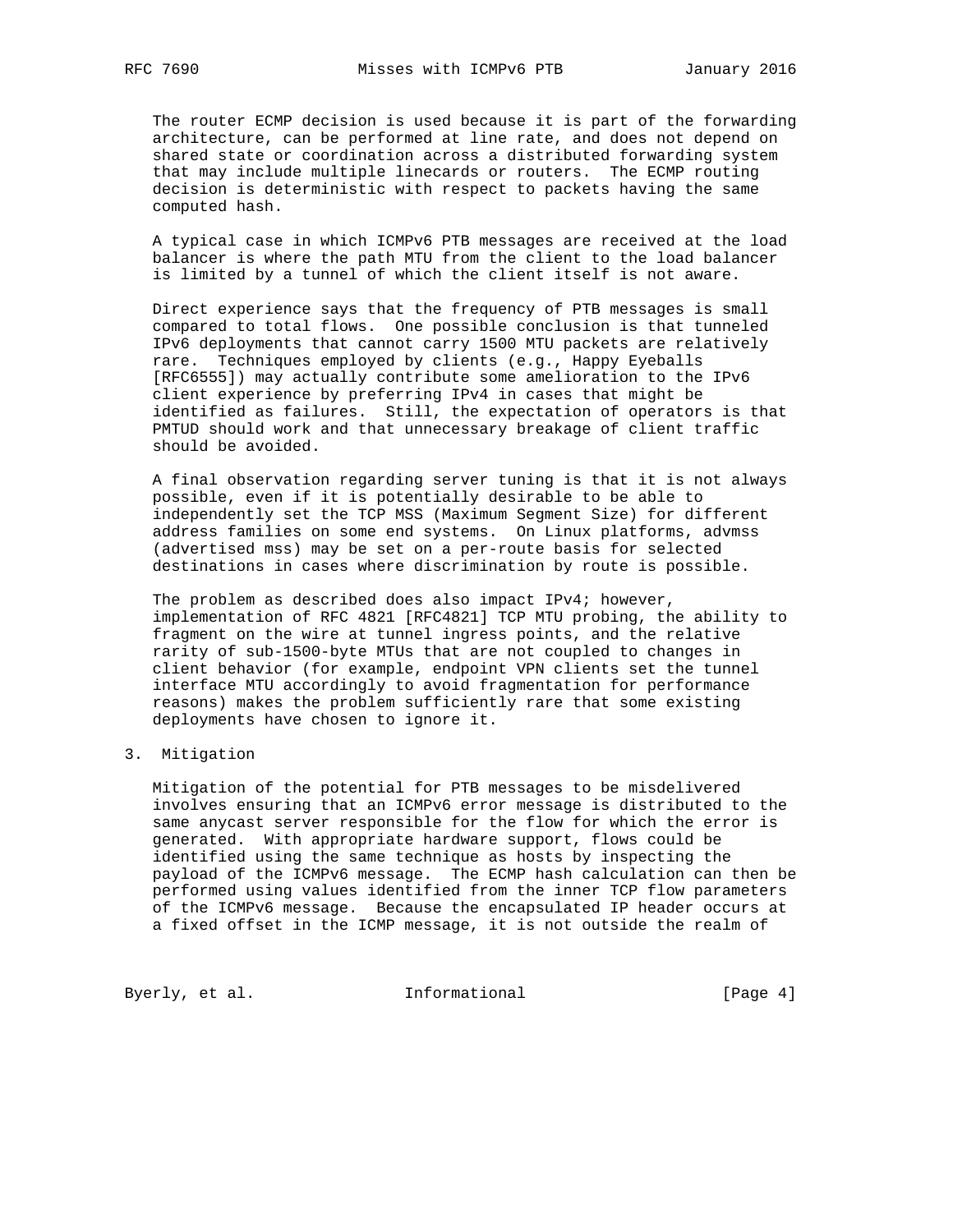possibility that routers with sufficient header processing capability could parse that far into the payload. Employing a mediation device that handles the parsing and distribution of PTB messages after policy routing or on each load balancer / server is a possibility.

 Another mitigation approach is predicated upon distributing the PTB message to all anycast servers under the assumption that the one for which the message was intended will be able to match it to the flow and update the route cache with the new MTU and that devices not able to match the flow will discard these packets. Such distribution has potentially significant implications for resource consumption and for self-inflicted denial of service (DOS) if not carefully employed. Fortunately, we have observed that the number of flows for which this problem occurs is relatively small in real-world deployments (for example, 10 or fewer pps on 1 Gbit/s or more worth of HTTPS); sensible ingress rate limiters that will discard excessive message volume can be applied to protect even very large anycast server tiers with the potential for fallout limited to circumstances of deliberate duress.

#### 3.1. Alternative Mitigations

 As an alternative, it may be appropriate to lower the TCP MSS to 1220 in order to accommodate 1280-byte MTU. We consider this undesirable, as hosts may not be able to independently set TCP MSS by address family thereby impacting IPv4, or alternatively that middle-boxes need to be employed to clamp the MSS independently from the end systems. Potentially, extension headers might further alter the lower bound that the MSS would have to be set to, making clamping even more undesirable.

- 3.2. Implementation
	- 1. Filter-based forwarding matches next-header ICMPv6 type 2 and matches a next hop on a particular subnet directly attached to one or more routers. The filter is policed to reasonable limits (we chose 1000 pps; more conservative rates might be required in other implementations).
	- 2. The filter is applied on the input side of all external (Internet- or customer-facing) interfaces.
	- 3. A proxy located at the next hop forwards ICMPv6 type 2 packets it receives to an Ethernet broadcast address (example ff:ff:ff:ff:ff:ff) on all specified subnets. This was necessitated by router inability (in IPv6) to forward the same packet to multiple unicast next hops.

Byerly, et al. 1nformational [Page 5]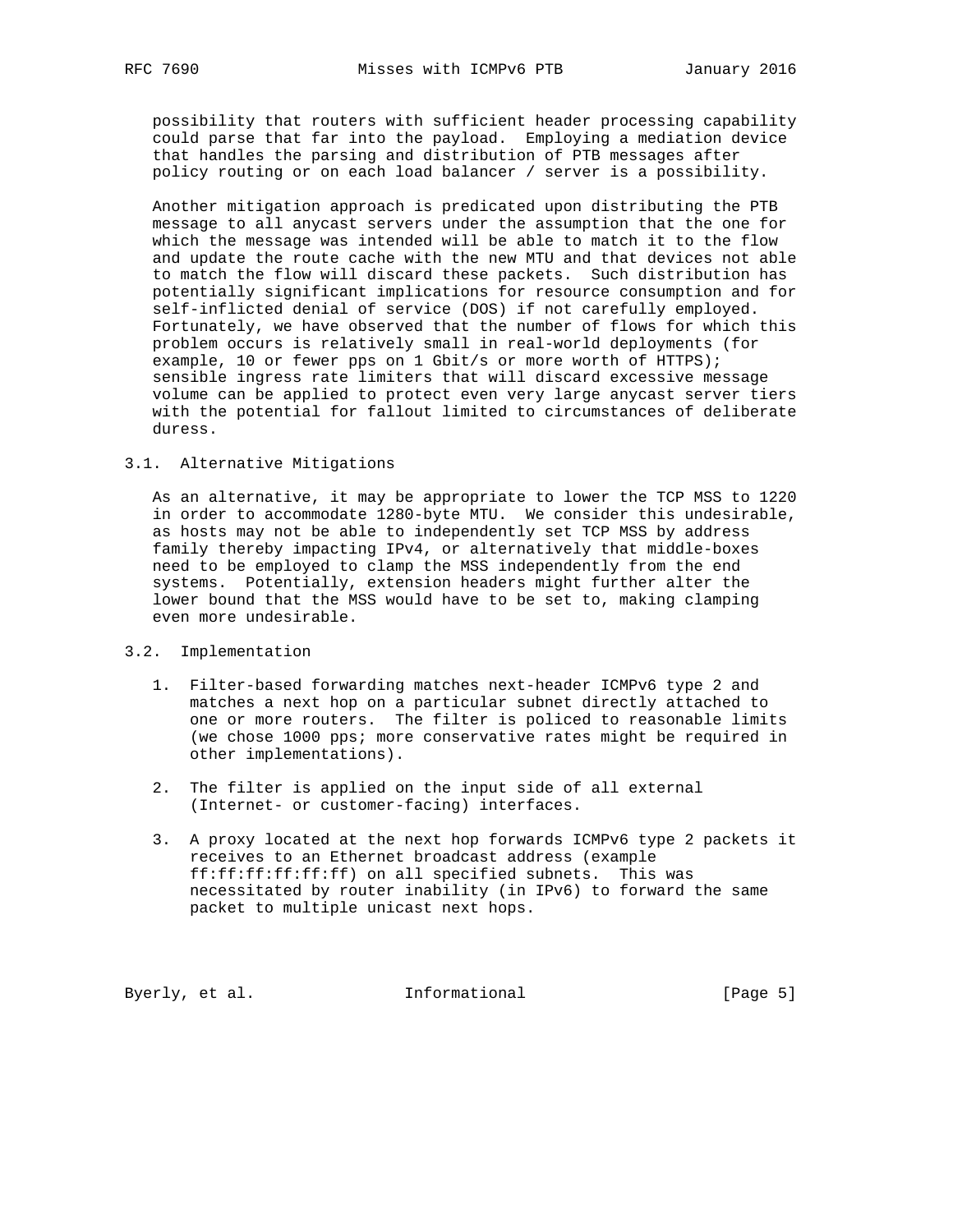4. Anycasted servers receive the PTB error and process the packet as needed.

 A simple Python scapy [SCAPY] script that can perform the ICMPv6 proxy reflection is included.

```
 #!/usr/bin/python
 from scapy.all import *
 IFACE_OUT = ["p2p1", "p2p2"]
 def icmp6_callback(pkt):
     if pkt.haslayer(IPv6) and (ICMPv6PacketTooBig in pkt) \
    and pkt[Ether].dst != 'ff:ff:ff:ff:ff:ff':
         del(pkt[Ether].src)
         pkt[Ether].dst = 'ff:ff:ff:ff:ff:ff'
         pkt.show()
         for iface in IFACE_OUT:
             sendp(pkt, iface=iface)
 def main():
    sniff(prn=icmp6_callback, filter="icmp6 \
    and (ip6[40+0] == 2)", store=0)
if __name__ == '__main__':
     main()
```
 This example script listens on all interfaces for IPv6 PTB errors being forwarded using filter-based forwarding. It removes the existing Ethernet source and rewrites a new Ethernet destination of the Ethernet broadcast address. It then sends the resulting frame out the p2p1 and p2p2 interfaces that are attached to VLANs where our anycast servers reside.

```
3.2.1. Alternative Implementation
```
 Alternatively, network designs in which a common layer 2 network exists on the ECMP hop could distribute the proxy onto the end systems, eliminating the need for policy routing. They could then rewrite the destination -- for example, using iptables before forwarding the packet back to the network containing all of the server or load-balancer interfaces. This implementation can be done entirely within the Linux iptables firewall. Because of the distributed nature of the filter, more conservative rate limits are required than when a global rate limit can be employed.

Byerly, et al.  $\qquad \qquad$  Informational [Page 6]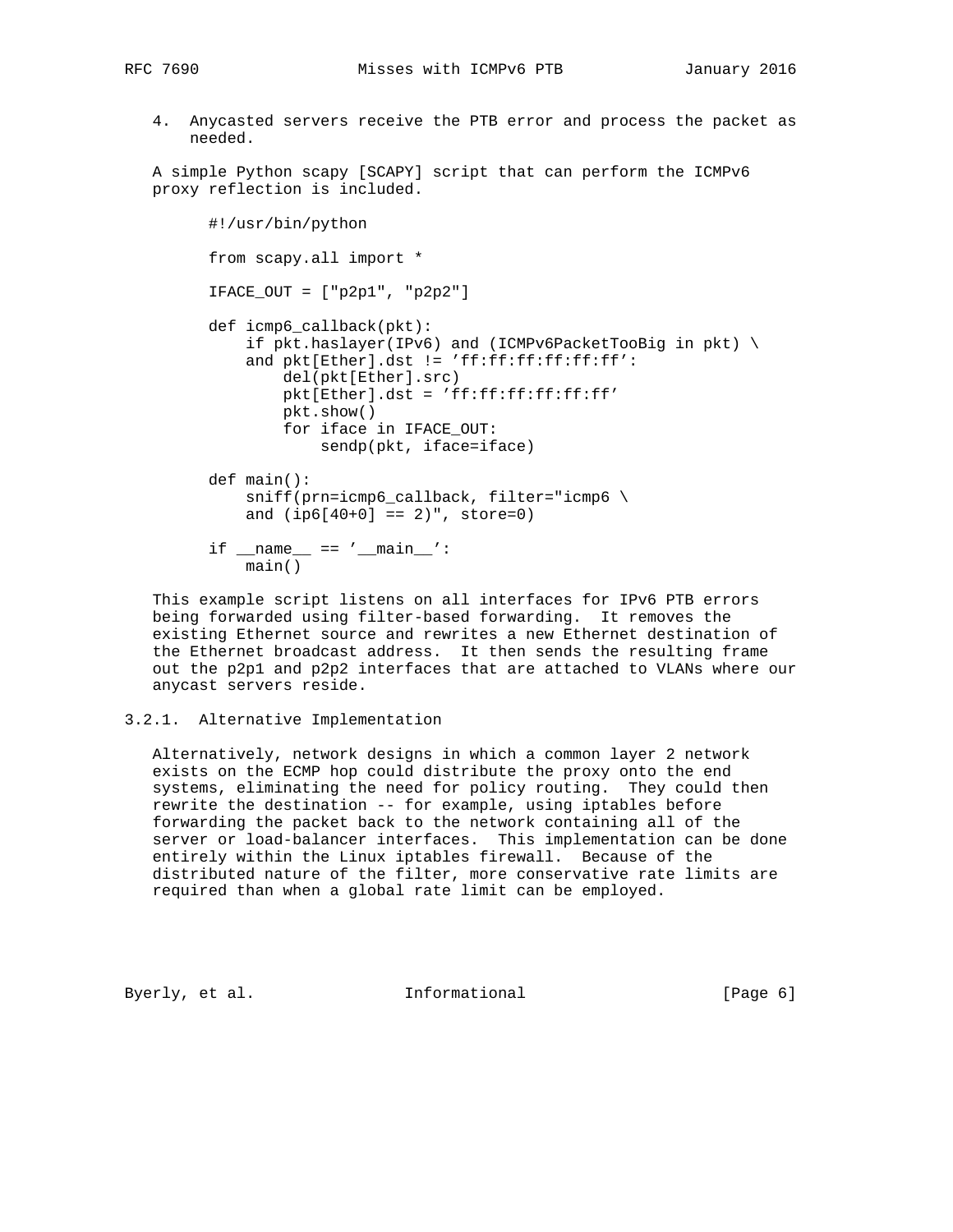An example ip6tables/nftables rule to match icmp6 traffic, not match broadcast traffic, impose a rate limit of 10 pps, and pass to a target destination would resemble:

ip6tables -I INPUT -i lo -p icmpv6 -m icmpv6 --icmpv6-type  $2/0$  \ -m pkttype ! --pkt-type broadcast -m limit --limit 10/second \ -j TEE 2001:DB8::1

 As with the scapy example, once the destination has been rewritten from a hardcoded ND entry to an Ethernet broadcast address -- in this case to an IPv6 documentation address -- the traffic will be reflected to all the hosts on the subnet.

4. Improvements

 There are several ways that improvements could be made to improve handling ECMP load balancing of ICMPv6 PTB messages. Little in the way of change to the Internet protocol specification is required; rather, we foresee practical implementation change, which, insofar as we are aware, does not exist in current router, switch, or layer 3/4 load balancers. Alternatively, improved behavior on the part of client/server detection of path MTU in band could render the behavior of devices in the path irrelevant.

- 1. Routers with sufficient capacity within the lookup process could parse all the way through the L3 or L4 header in the ICMPv6 payload beginning at bit offset 32 of the ICMP header. By reordering the elements of the hash to match the inward direction of the flow, the PTB error could be directed to the same next hop as the incoming packets in the flow.
- 2. The FIB (Forwarding Information Base) on the router could be programmed with a multicast distribution tree that includes all of the necessary next hops, and unicast ICMPv6 packets could be policy routed to these destinations.
- 3. Ubiquitous implementation of RFC 4821 [RFC4821] Packetization Layer Path MTU Discovery would probably go a long way towards reducing dependence on ICMPv6 PTB by end systems.

Byerly, et al. 1nformational [Page 7]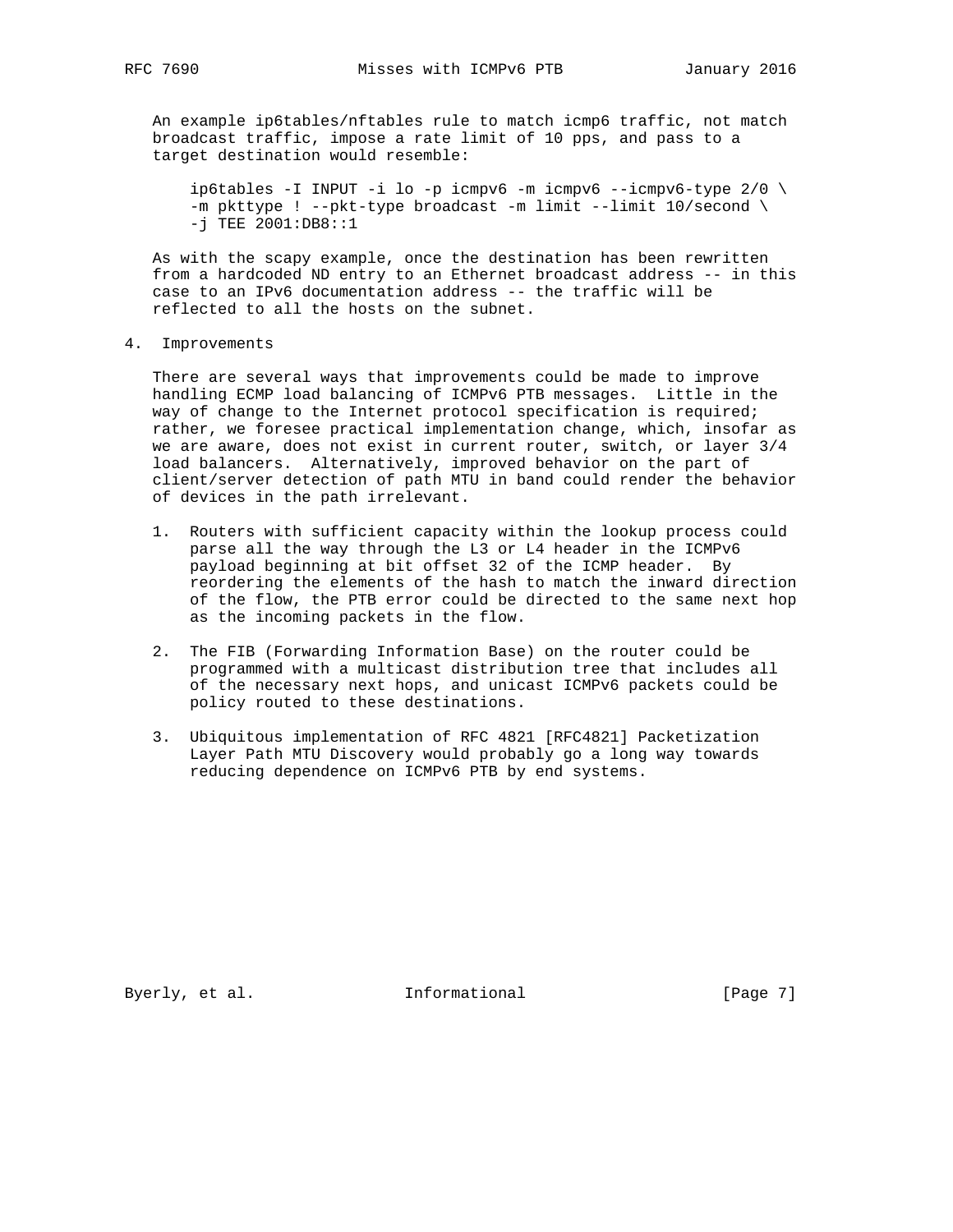#### 5. Security Considerations

 The employed mitigation has the potential to greatly amplify the impact of a deliberately malicious sending of ICMPv6 PTB messages. Sensible ingress rate limiting can reduce the potential for impact; legitimate PMTUD messages may be lost once the rate limit is reached. The scenario where drops of legitimate traffic occur is analogous to other cases where DOS traffic can crowd out legitimate traffic, however only a limited subset of overall traffic is impacted.

 The proxy replication results in all devices on the subnet receiving ICMPv6 PTB errors, even those not associated with the flow. This could arguably result in information disclosure due to the wide replication of the ICMPv6 PTB error on the subnet and the large fragment of the offending IP packet embedded in the ICMPv6 error. Because of this, recipient machines should be in a common administrative domain.

- 6. Informative References
	- [RFC1981] McCann, J., Deering, S., and J. Mogul, "Path MTU Discovery for IP version 6", RFC 1981, DOI 10.17487/RFC1981, August 1996, <http://www.rfc-editor.org/info/rfc1981>.
	- [RFC2991] Thaler, D. and C. Hopps, "Multipath Issues in Unicast and Multicast Next-Hop Selection", RFC 2991, DOI 10.17487/RFC2991, November 2000, <http://www.rfc-editor.org/info/rfc2991>.
	- [RFC4821] Mathis, M. and J. Heffner, "Packetization Layer Path MTU Discovery", RFC 4821, DOI 10.17487/RFC4821, March 2007, <http://www.rfc-editor.org/info/rfc4821>.
	- [RFC6555] Wing, D. and A. Yourtchenko, "Happy Eyeballs: Success with Dual-Stack Hosts", RFC 6555, DOI 10.17487/RFC6555, April 2012, <http://www.rfc-editor.org/info/rfc6555>.
	- [SCAPY] Scapy, <http://www.secdev.org/projects/scapy/>.

Byerly, et al. 1nformational [Page 8]